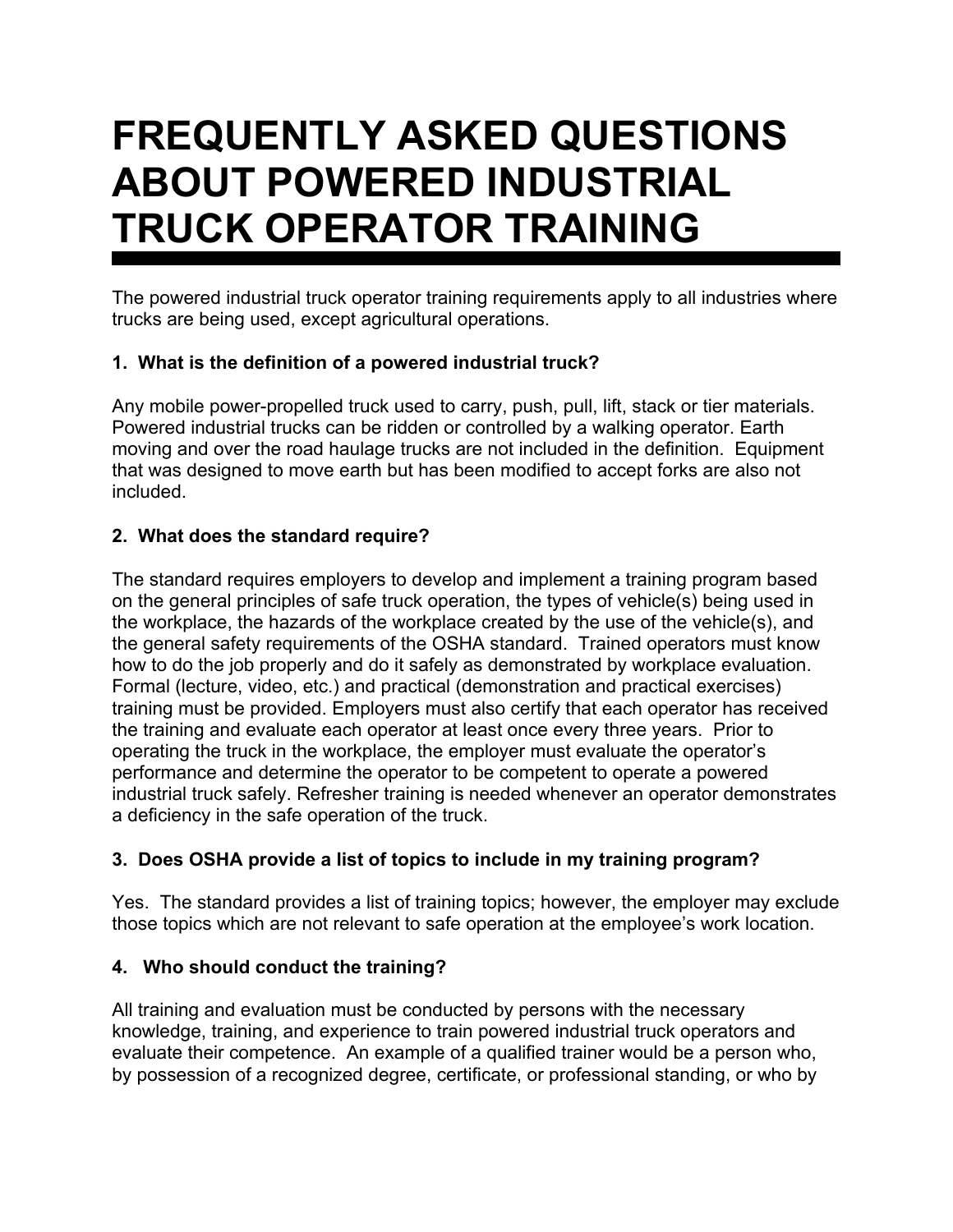extensive knowledge, training, and experience has demonstrated the ability to train and evaluate powered industrial truck operators.

There are many resources available to the employer if he/she chooses not to perform the training himself. Truck manufacturers, local safety and health safety organizations, such as the National Safety Council local chapters, private consultants with expertise in powered industrial trucks, local trade and vocational schools are some available resources.

Various Internet sites are devoted to forklift safety. Private companies who provide forklift safety training services, including videos and written programs, can be located on various Internet websites. Most videos can be either leased or purchased. One important thing to remember is that simply by showing employees a video or videos on some aspect of forklift safety does not meet the full requirements of the OSHA standard. Site specific information must be conveyed as well as a method to evaluate the employee's acquired knowledge subsequent to the training.

#### **5. If my employees receive training from an outside consultant, how will I know that these employees have been adequately trained?**

Outside qualified training organizations can provide evidence that the employee has successfully completed the relevant classroom and practical training. However, each employer must ensure that each powered industrial truck operator is competent to operate a truck safely, as demonstrated by the successful completion of the training and evaluation.

#### **6. My employees receive training from the union on the use of powered industrial trucks. Will I have to provide any additional training?**

When a worker reports to work, the employer must evaluate the employee to ensure that he/she is knowledgeable about the operation of the powered industrial trucks he/she will be assigned to operate. This evaluation could be as simple as having a person with the requisite skills, knowledge and experience observe the operator performing several typical operations to ensure that the truck is being operated safely and asking the operator a few questions related to the safe operation of the vehicle. If the operator has operated the same type of equipment before in the same type of environment that he/she will be expected to be working, then duplicative or additional training is not required.

# **7. Is testing required?**

No. The standard does not specifically require testing; however, some method of evaluation is necessary.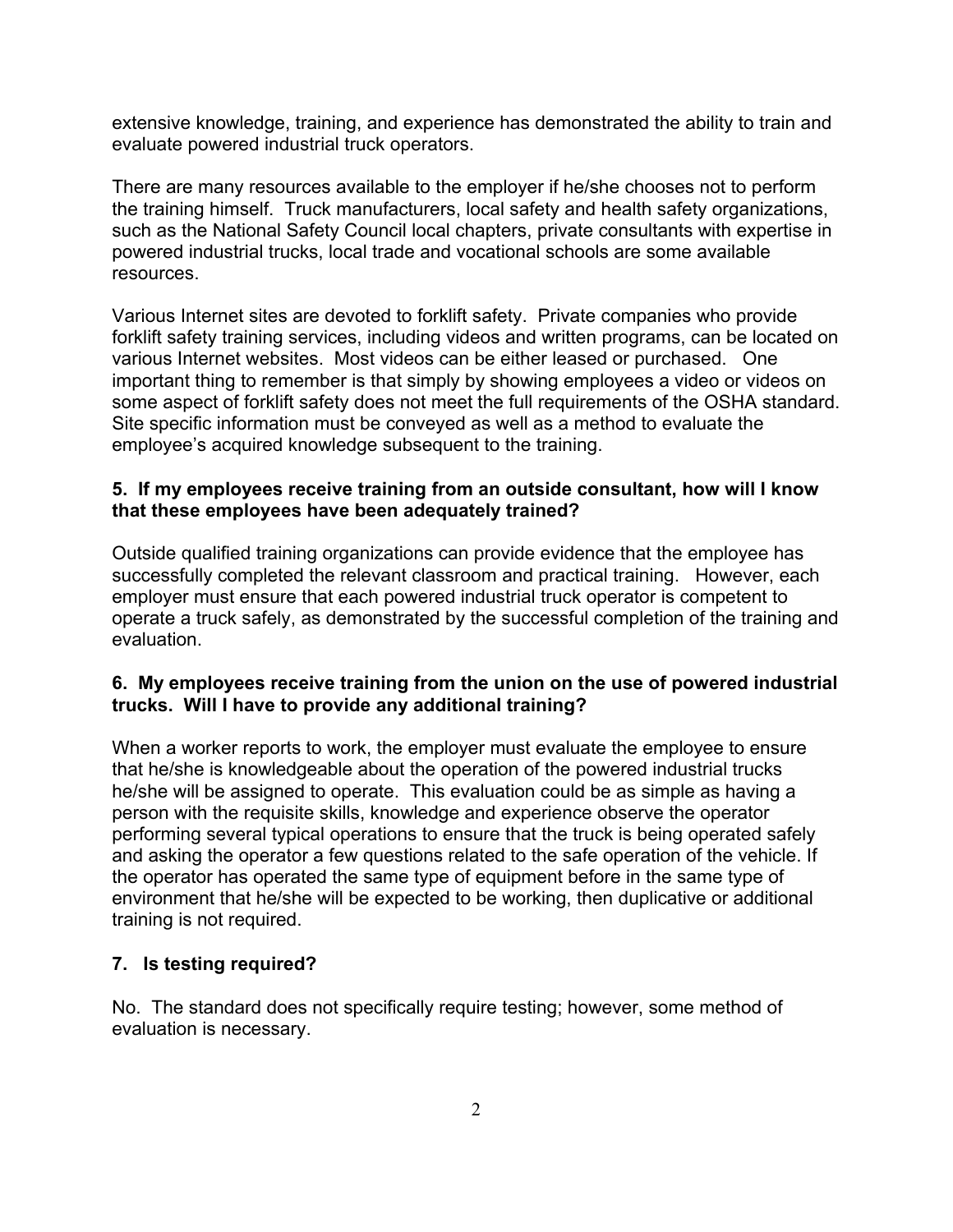#### **8. Does OSHA require the employer to issue licenses to employees who have received training?**

No. The OSHA standard does not require employees to be licensed. An employer may choose to issue licenses to trained operators.

#### **9. What type of records or documentation must I keep?**

The OSHA standard requires that the employer certify that each operator has received the training and has been evaluated. The written certification record must include the name of the operator, the date of the training, the date of the evaluation, and the identify of the person(s) performing the training or evaluation.

#### **10. How long must I keep the certification records?**

Employers who evaluate the operator's performance more frequently than every three years may retain the most recent certification record; otherwise, certification records must be maintained for three years.

#### **11. If my employees receive training, but accidents still continue to occur, what should I do?**

Refresher training in relevant topics is necessary when the operator has been involved in an accident or near-miss incident.

# **12. Is annual training required?**

No. An *evaluation* of each powered industrial truck operator's performance is required to be conducted after initial training, after refresher training, and at least once every three years.

# **13. How often must refresher training be given?**

The standard does not require any specific frequency of refresher training. Refresher training must be provided when:

- 1. The operator has been observed to operate the vehicle in an unsafe manner.
- 2. The operator has been involved in an accident or near-miss incident.

3. The operator has received an evaluation that reveals that the operator is not operating the truck safely.

4. The operator is assigned to drive a different type of truck.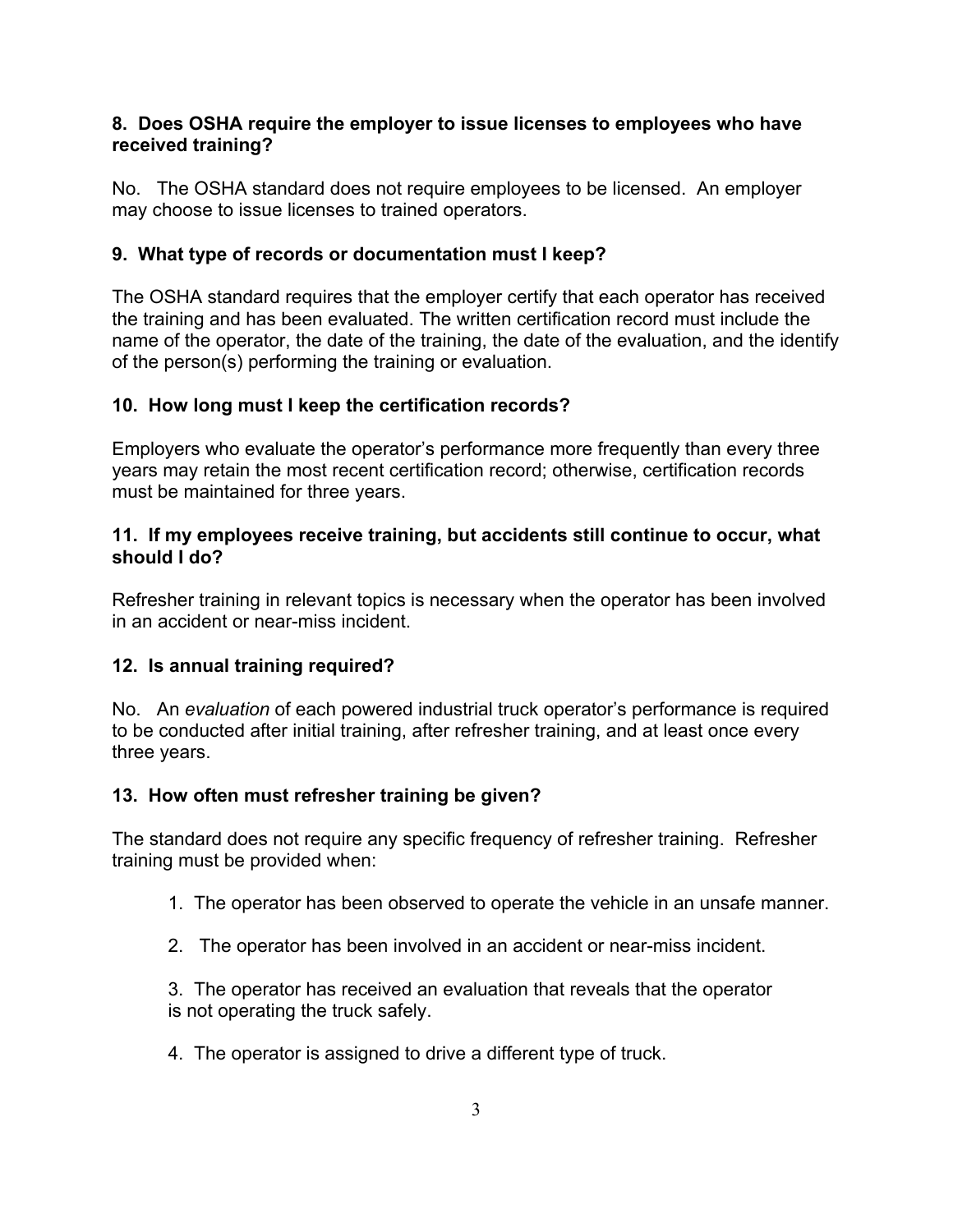5. A condition in the workplace changes in a manner that could affect safety operation of the truck.

#### **14. If my employees have already received training, or have been operating trucks for many years, must I retrain them?**

No. An employer does not need to retrain an employee in the operation of a powered industrial truck if the employer certifies that the operator has been evaluated and has proven to be competent to operate the truck safely. The operator would need additional training in those elements where his or her performance indicates the need for further training and for new types of equipment and areas of operation.

# **15. How do I evaluate my employee's competency to operate a truck safely?**

Evaluation of an operator's performance can be determined by a number of ways, such as:

- \* a discussion with the employee
- \* an observation of the employee operating the powered industrial truck
- \* written documentation of previous training
- **\*** a performance test

#### **16. Does OSHA provide training to my truck operators?**

No. It is the employer's responsibility to train the employees.

#### **17. Do I have to train all employees in my workplace?**

Any employee that operates a powered industrial truck must be trained.

#### **18. Do I have to ensure that my operator's are** *physically capable* **of driving a powered industry truck?**

The new standard does not contain provisions for checking vision, hearing or general medical status of employees operating powered industrial trucks. The Americans With Disabilities Act (ADA) addresses the issue of whether employers may impose physical qualifications upon employees or applicants for employment. The ADA permits employers to adopt medical qualification requirements which are necessary to assure that an individual does not pose a "direct threat to the health or safety of other individuals in the workplace" provided all reasonable efforts are made to accommodate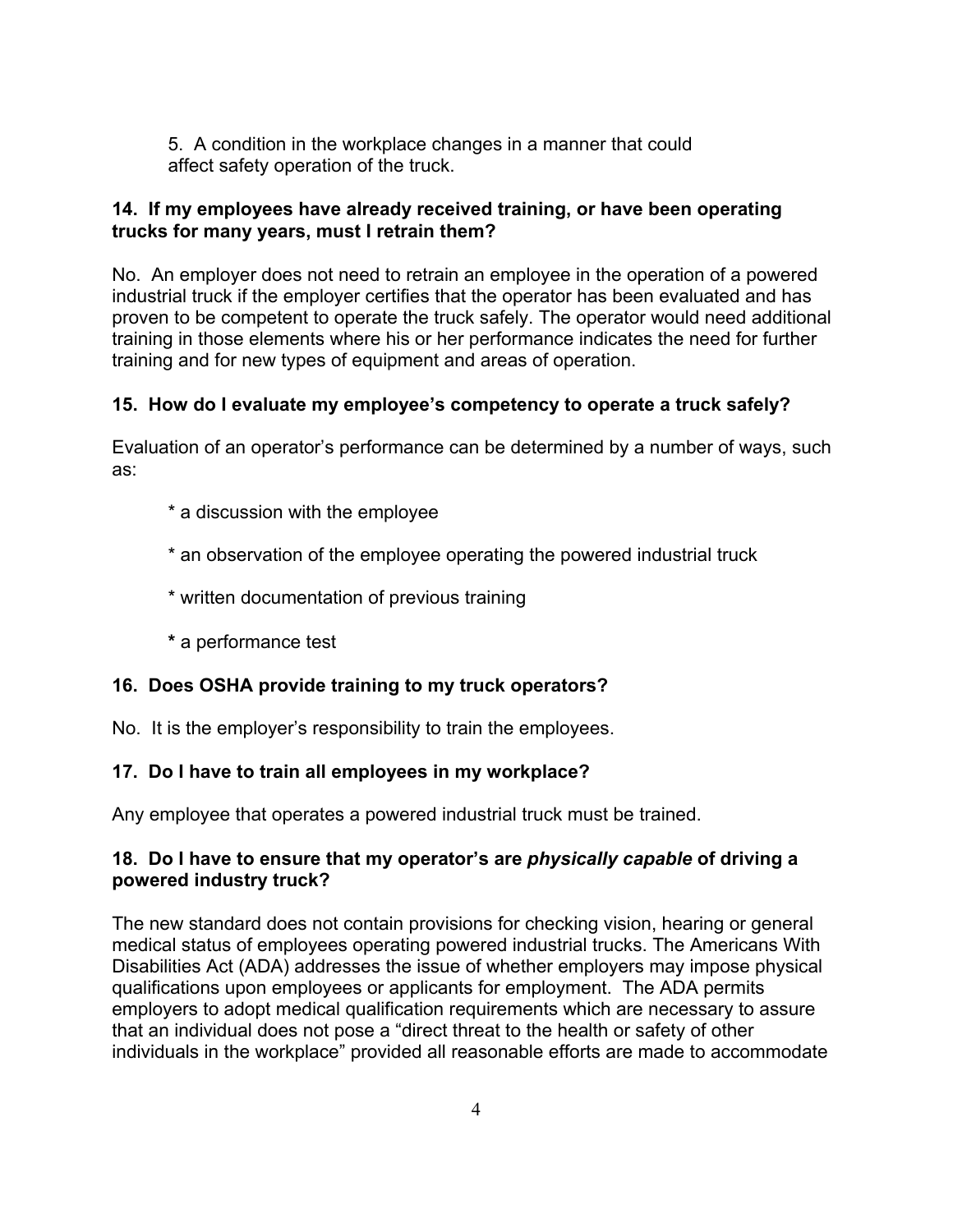otherwise qualified individuals.

#### **19. I have three different types of trucks in my workplace. Can I provide training on just one type of truck**?

If an operator will be expected to operate all three types of vehicles, then training must address the unique characteristics of each type of vehicle the employee is expected to operate. When an attachment is used on the truck to move odd-shaped materials, then the operator training must include instruction on the safe conduct of those operations so that the operator knows and understands the restrictions or limitations created by each vehicle's use.

#### **20. I only have powered hand trucks in my workplace. Do the training requirements cover the operators of this type of vehicle? The operator walks alongside the unit while holding onto the handle to guide it.**

Yes. The use of powered hand trucks present numerous hazards to employees who operate them and those working in the area where they are used.

#### **21. I employ drivers from a temporary agency. Who provides them training - the temporary service or me?**

OSHA has issued several letters of interpretations on the subject of training of temporary employees. Basically, there is a shared responsibility for assuring employees are adequately trained. The responsibility for providing training should be spelled out in the contractual agreement between the two parties. The temporary agency or the contracting employer may conduct the training and evaluation of operators from a temporary agency as required by the standard; however, the host employer (or other employer who enters into a contract with the temporary agency) must provide site-specific information and training on the use of the particular types of trucks and workplace-related topics that are present in the workplace.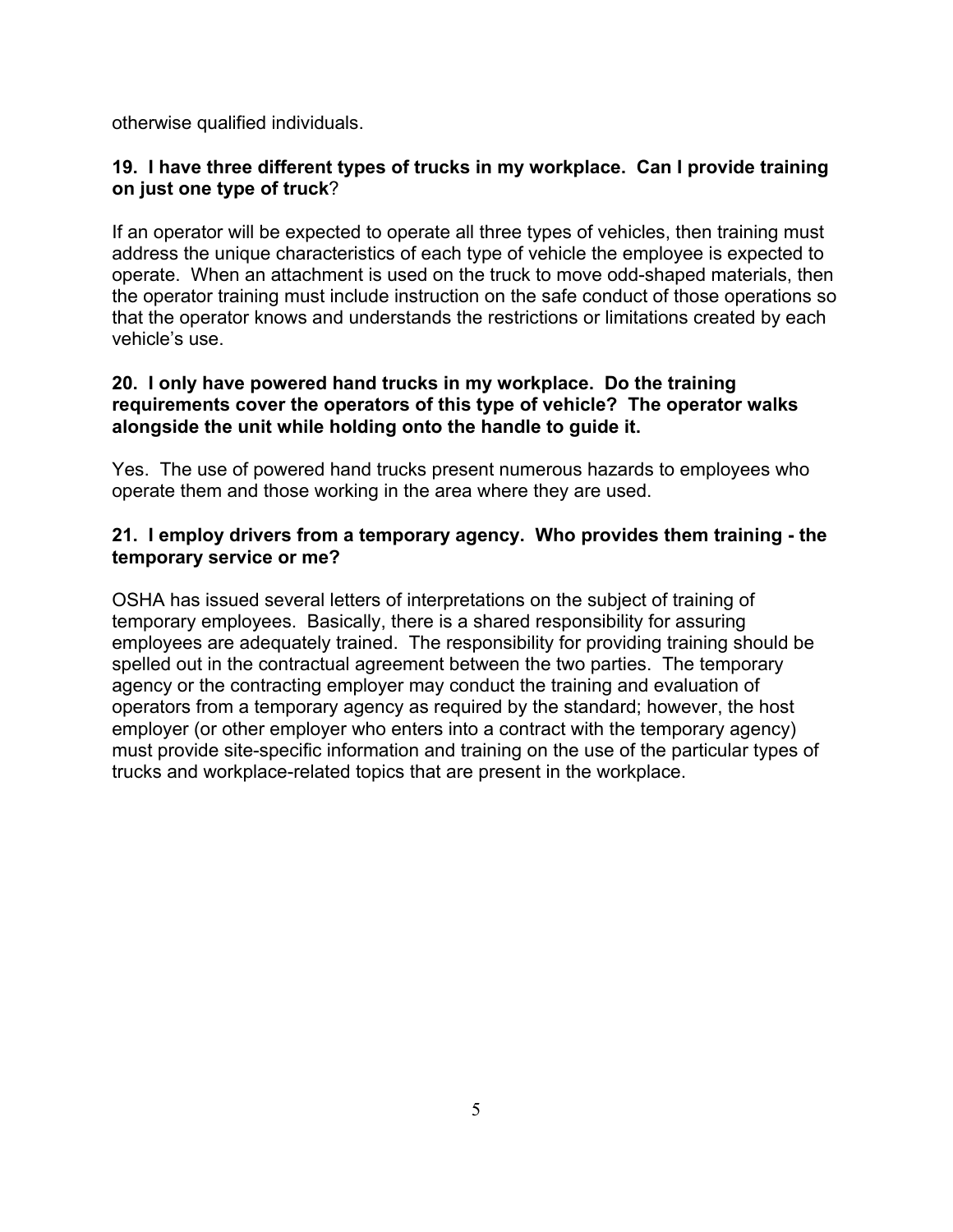#### **22. Should my training include the use of operator restraint devices (e.g. seat belts)?**

Employers are required to train employees in all operating instructions, warnings, and precautions listed in the operator's manual for the type of vehicle which the employee is being trained to operate. Therefore, operators must be trained in the use of operator restraint systems when it is addressed in the operating instructions.

#### **23. What does OSHA expect to achieve as a result of improved operator's training?**

OSHA's goal is to reduce the number of injuries and illnesses that occur to workers in the workplace from unsafe powered industrial truck usage. By providing an effective training program many other benefits will result. Among these are the lower cost of compensation insurance, less property damage, and less product damage.

# **24. Where can I get additional information about OSHA standards?**

For more information, contact your local or Regional OSHA office (listed in the telephone directory under United States Government - Department of Labor - Occupational Safety and Health Administration). OSHA also has a Home Page on the Internet. The address is:

http://www.osha.gov/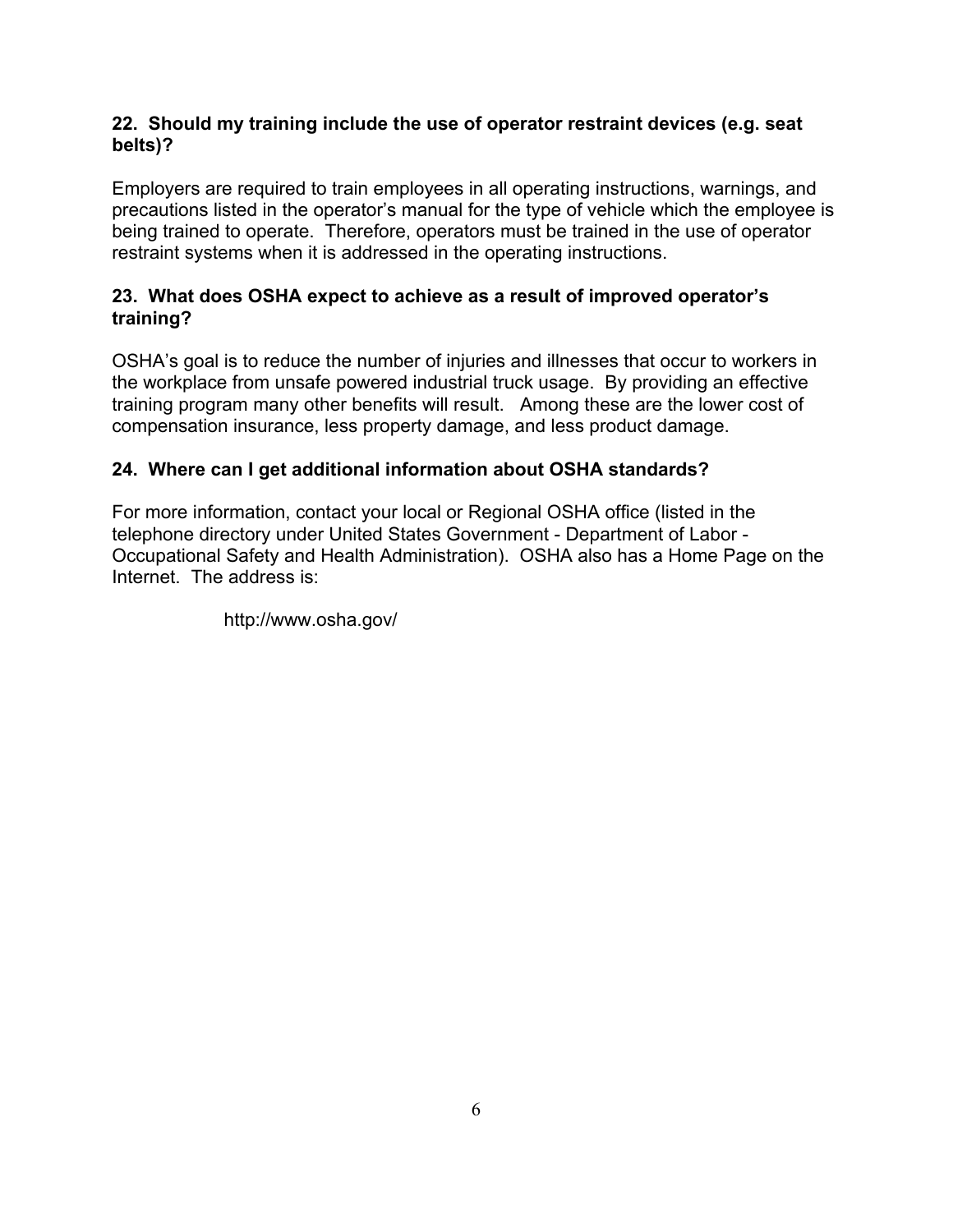# **QUESTIONS AND ANSWERS SPECIFIC TO THE MARITIME INDUSTRY**

# **1. What OSHA standards apply to the training of powered industrial truck operators in the maritime industry?**

Maritime standards include 29 CFR 1915 for Shipyard Employment, 29 CFR 1917 for Marine Terminals and 29 CFR 1918 for Longshoring. The standards for training of powered industrial truck operators in the maritime industry are identical to those in 1910.178(l), which is referenced in 29 CFR 1915.120 (Shipyard Employment), 29 CFR 1917.1(a)(2)(xiv) (Marine Terminals) and 29 CFR 1918.1(b)(10) (Longshoring). The training standard improves, but does not replace, previous training requirements for powered industrial truck operators in the maritime industries.

The OSHA standard for Longshoring, 29 CFR 1918.98 includes requirements for the qualifications of machinery operators of mechanically powered vehicles. This standard states that only those employees considered by the employer to be competent by reason of training or experience, and who understands the signs, notices, and operating instructions and are familiar with the signal code in use shall be permitted to operate any powered operated vehicle. 29 CFR 1918.65 includes requirements for the safe operation of mechanically powered vehicles used aboard vessels.

The OSHA standard for marine terminals, 29 CFR 1917.27 includes requirements for personnel on the shore side segment of marine cargo handling. This standard states that only those employees determined by the employer to be competent by reason of training or experience and who understands the signs, notices and operating instructions and are familiar with the signal code in use shall be permitted to operate any power operated vehicle. 29 CFR 1917.43 also includes requirements for powered industrial trucks. However, these requirements are for operating, maintaining, and outfitting the vehicles and do not cover training.

# **2. What types of equipment are covered by the standard?**

Besides the typical forklifts, the following equipment is covered:

- \* Container top handlers
- \* Container reach stackers
- \* Straddle carriers
- \* Hustlers
- \* Toploaders
- \* Semi-tractor/utility vehicles
- \* Sidehandlers
- \* Yard tractors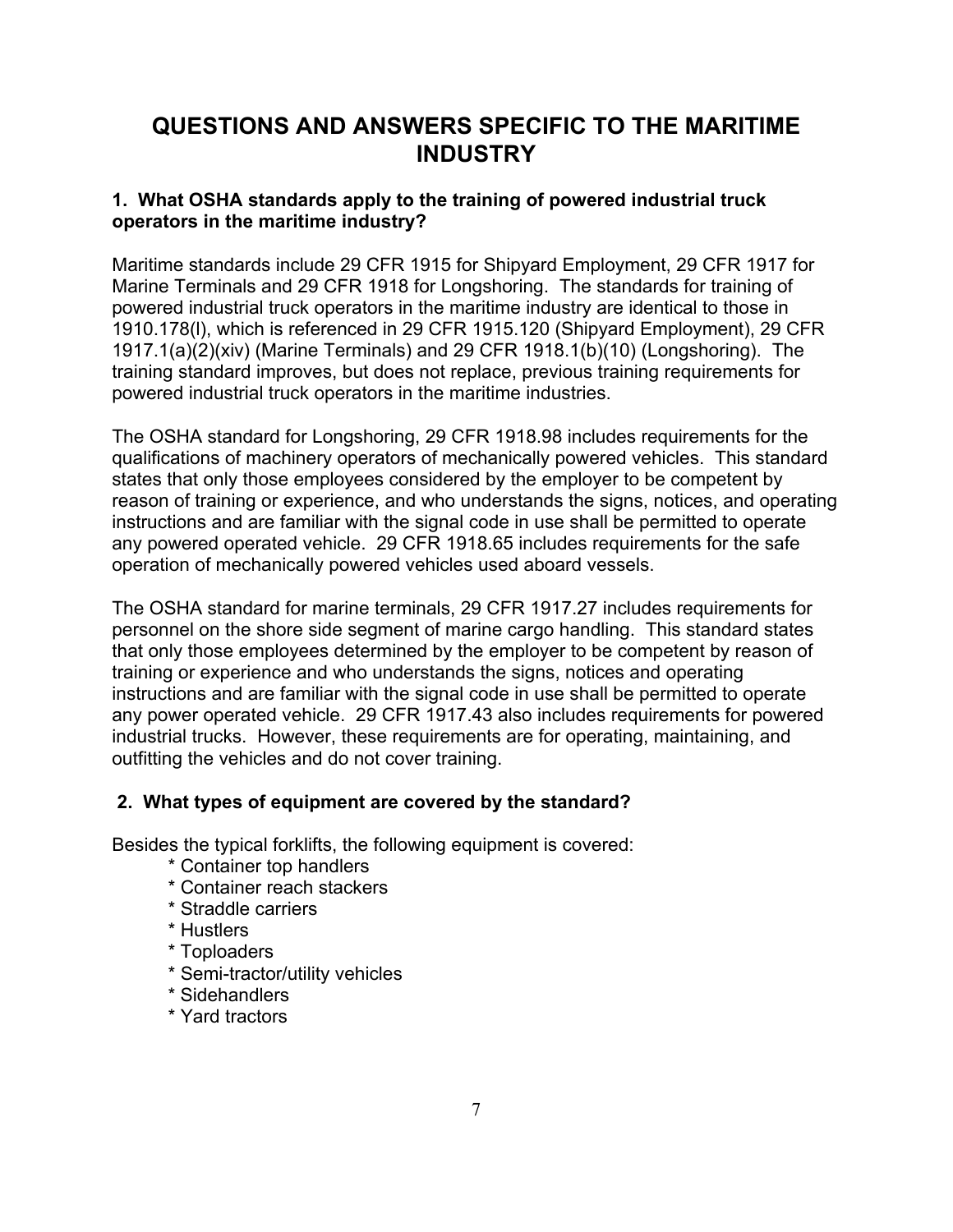# **QUESTIONS AND ANSWERS SPECIFIC TO GENERAL INDUSTRY**

# **1. What OSHA standards apply to the training of powered industrial truck operators in general industry?**

The OSHA standard for the training of truck operators is located in 29 CFR 1910.178(l).

#### **2. What types of equipment are covered by the standard?**

Vehicles covered include:

- \* High lift trucks
- \* Counter-balanced trucks
- \* Cantilevered trucks
- \* Rider trucks
- \* Forklift trucks
- \* High lift platform trucks
- \* Low lift trucks
- \* Low lift platform trucks
- \* Motorized hand trucks
- \* Pallet trucks
- \* Narrow aisle rider trucks
- \* Straddle trucks
- \* Reach rider trucks
- \* Single side loader rider trucks
- \* High lift order picker rider trucks
- \* Motorized hand/rider trucks
- \* Rough terrain trucks

#### **3. What types of industries are covered by the standard?**

Every type of establishment (except agricultural operations) that has employees who operate powered industrial trucks will have to comply with the requirements of the standard. Powered industrial trucks are used in a wide variety of workplaces, including but not limited to retail establishments, warehousing and distribution operations, and manufacturing establishments.